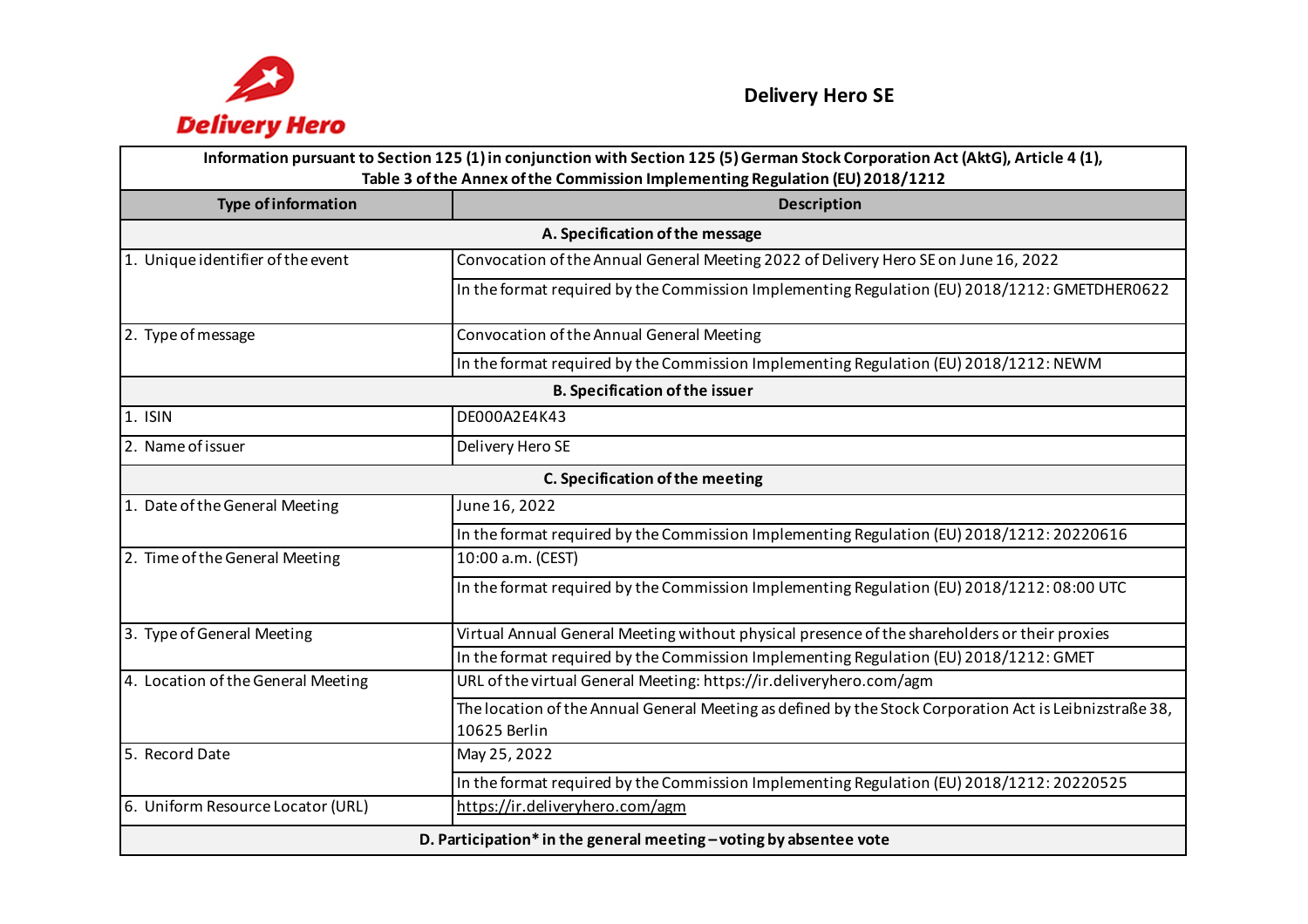| 1. Method of participation by<br>shareholder                | Voting by absentee vote                                                                                                                                       |
|-------------------------------------------------------------|---------------------------------------------------------------------------------------------------------------------------------------------------------------|
|                                                             | In the format required by the Commission Implementing Regulation (EU) 2018/1212: EV                                                                           |
| 2. Issuer deadline for the notification of<br>participation | Registration to the General Meeting until June 9, 2022, 12 a.m. (midnight) (CEST)                                                                             |
|                                                             | In the format required by the Commission Implementing Regulation (EU) 2018/1212: 20220609; 22:00<br><b>UTC</b>                                                |
| 3. Issuer deadline for voting                               | For voting by written absentee vote by post or by email: June 15, 2022, 12 a.m. (midnight) (CEST)                                                             |
|                                                             | In the format required by the Commission Implementing Regulation (EU) 2018/1212: 20220615; 22:00<br><b>UTC</b>                                                |
|                                                             | For voting by electronic absentee vote via the AGM portal: June 16, 2022, until the beginning of the<br>voting                                                |
|                                                             | In the format required by the Commission Implementing Regulation (EU) 2018/1212: 20220616; until<br>the beginning of the voting                               |
|                                                             | D. Participation* in the general meeting - Issuing authorization and voting instructions to the proxies                                                       |
|                                                             | of the Company                                                                                                                                                |
| 1. Method of participation by<br>shareholder                | Exercising voting rights by issuing authorization and voting instructions to the proxies of the Company                                                       |
|                                                             | In the format required by the Commission Implementing Regulation (EU) 2018/1212: PX                                                                           |
| 2. Issuer deadline for the notification of                  | Registration to the General Meeting until June 9, 2022, 12 a.m. (midnight) (CEST)                                                                             |
| participation                                               | In the format required by the Commission Implementing Regulation (EU) 2018/1212: 20220609; 22:00<br><b>UTC</b>                                                |
| 3. Issuer deadline for voting                               | For granting power of attorney and issuing voting instructions to the Company proxies by post or by<br>email: June 15, 2022, 12 a.m. (midnight) (CEST)        |
|                                                             | In the format required by the Commission Implementing Regulation (EU) 2018/1212: 20220615; 22:00<br><b>UTC</b>                                                |
|                                                             | For granting power of attorney and issuing voting instructions to the Company proxies via the AGM<br>portal: June 16, 2022, until the beginning of the voting |
|                                                             | In the format required by the Commission Implementing Regulation (EU) 2018/1212: 20220616; until<br>the beginning of the voting                               |
|                                                             | D. Participation* in the general meeting - authorization of third parties                                                                                     |
| 1. Method of participation by<br>shareholder                | Authorization of third parties to exercise voting and other rights                                                                                            |
|                                                             | In the format required by the Commission Implementing Regulation (EU) 2018/1212: PX                                                                           |
| 2. Issuer deadline for the notification of                  | Registration to the General Meeting until June 9, 2022, 12 a.m. (midnight) (CEST)                                                                             |
| participation                                               | In the format required by the Commission Implementing Regulation (EU) 2018/1212: 20220609; 22:00<br><b>UTC</b>                                                |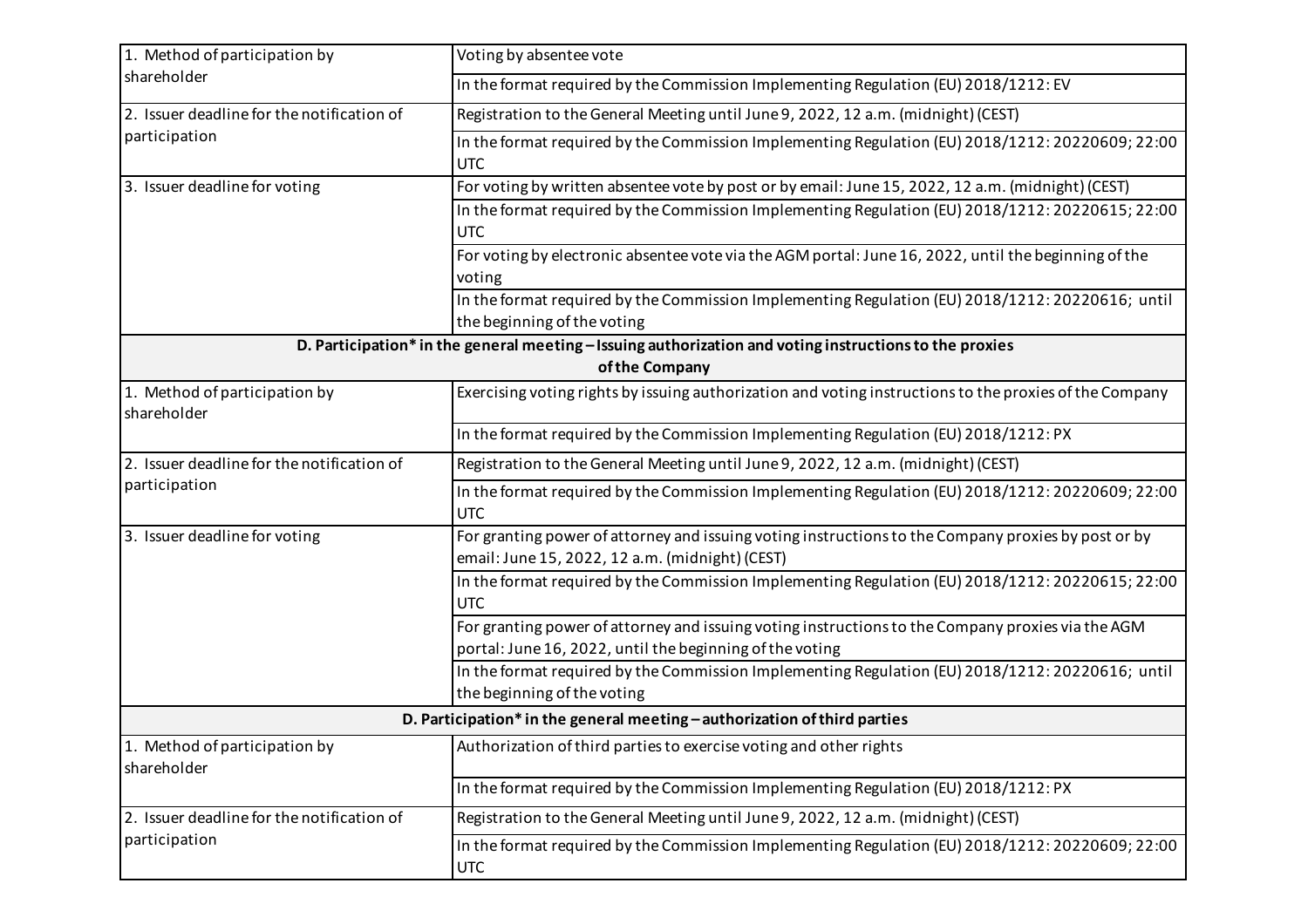| 3. Issuer deadline for voting                         | For granting power of attorney to a third party by post or by email: June 15, 2022, 12 a.m. (midnight)<br>(CEST)                                                                                                                                                                                                                                                                                                                                                                           |
|-------------------------------------------------------|--------------------------------------------------------------------------------------------------------------------------------------------------------------------------------------------------------------------------------------------------------------------------------------------------------------------------------------------------------------------------------------------------------------------------------------------------------------------------------------------|
|                                                       | In the format required by the Commission Implementing Regulation (EU) 2018/1212: 20220615; 22:00<br><b>UTC</b>                                                                                                                                                                                                                                                                                                                                                                             |
|                                                       | For granting power of attorney to a third party via the AGM portal: June 16, 2022, until the beginning of<br>the voting                                                                                                                                                                                                                                                                                                                                                                    |
|                                                       | In the format required by the Commission Implementing Regulation (EU) 2018/1212: 20220616; until<br>the beginning of the voting                                                                                                                                                                                                                                                                                                                                                            |
|                                                       | E. Agenda - agenda item 1                                                                                                                                                                                                                                                                                                                                                                                                                                                                  |
| 1. Unique identifier of the agenda item               | $\mathbf{1}$                                                                                                                                                                                                                                                                                                                                                                                                                                                                               |
| 2. Title of the agenda item                           | Presentation of the adopted annual financial statements and the approved consolidated financial<br>statements for fiscal year 2021, together with the combined management report for Delivery Hero SE<br>and the Delivery Hero group, the combined non-financial group report for Delivery Hero SE and the<br>Delivery Hero group and the report of the Supervisory Board on the information required pursuant to<br>Sections 289a para. (1), 315a para. (1) of the German Commercial Code |
| 3. Uniform Resource Locator (URL) of the<br>materials | https://ir.deliveryhero.com/agm                                                                                                                                                                                                                                                                                                                                                                                                                                                            |
| 4. Vote                                               |                                                                                                                                                                                                                                                                                                                                                                                                                                                                                            |
|                                                       | In the format required by the Commission Implementing Regulation (EU) 2018/1212:                                                                                                                                                                                                                                                                                                                                                                                                           |
| 5. Alternative voting options                         |                                                                                                                                                                                                                                                                                                                                                                                                                                                                                            |
|                                                       | In the format required by the Commission Implementing Regulation (EU) 2018/1212:                                                                                                                                                                                                                                                                                                                                                                                                           |
|                                                       | E. Agenda - agenda item 2                                                                                                                                                                                                                                                                                                                                                                                                                                                                  |
| 1. Unique identifier of the agenda item               | $\overline{2}$                                                                                                                                                                                                                                                                                                                                                                                                                                                                             |
| 2. Title of the agenda item                           | Discharge of the Management Board for Fiscal Year 2021                                                                                                                                                                                                                                                                                                                                                                                                                                     |
| 3. Uniform Resource Locator (URL) of the<br>materials | https://ir.deliveryhero.com/agm                                                                                                                                                                                                                                                                                                                                                                                                                                                            |
| 4. Vote                                               | <b>Binding vote</b>                                                                                                                                                                                                                                                                                                                                                                                                                                                                        |
|                                                       | In the format required by the Commission Implementing Regulation (EU) 2018/1212: BV                                                                                                                                                                                                                                                                                                                                                                                                        |
| 5. Alternative voting options                         | Vote in favor, vote against, abstention, blank                                                                                                                                                                                                                                                                                                                                                                                                                                             |
|                                                       | In the format required by the Commission Implementing Regulation (EU) 2018/1212: VF, VA, AB, BL                                                                                                                                                                                                                                                                                                                                                                                            |
| E. Agenda - agenda item 3                             |                                                                                                                                                                                                                                                                                                                                                                                                                                                                                            |
| 1. Unique identifier of the agenda item               | 3                                                                                                                                                                                                                                                                                                                                                                                                                                                                                          |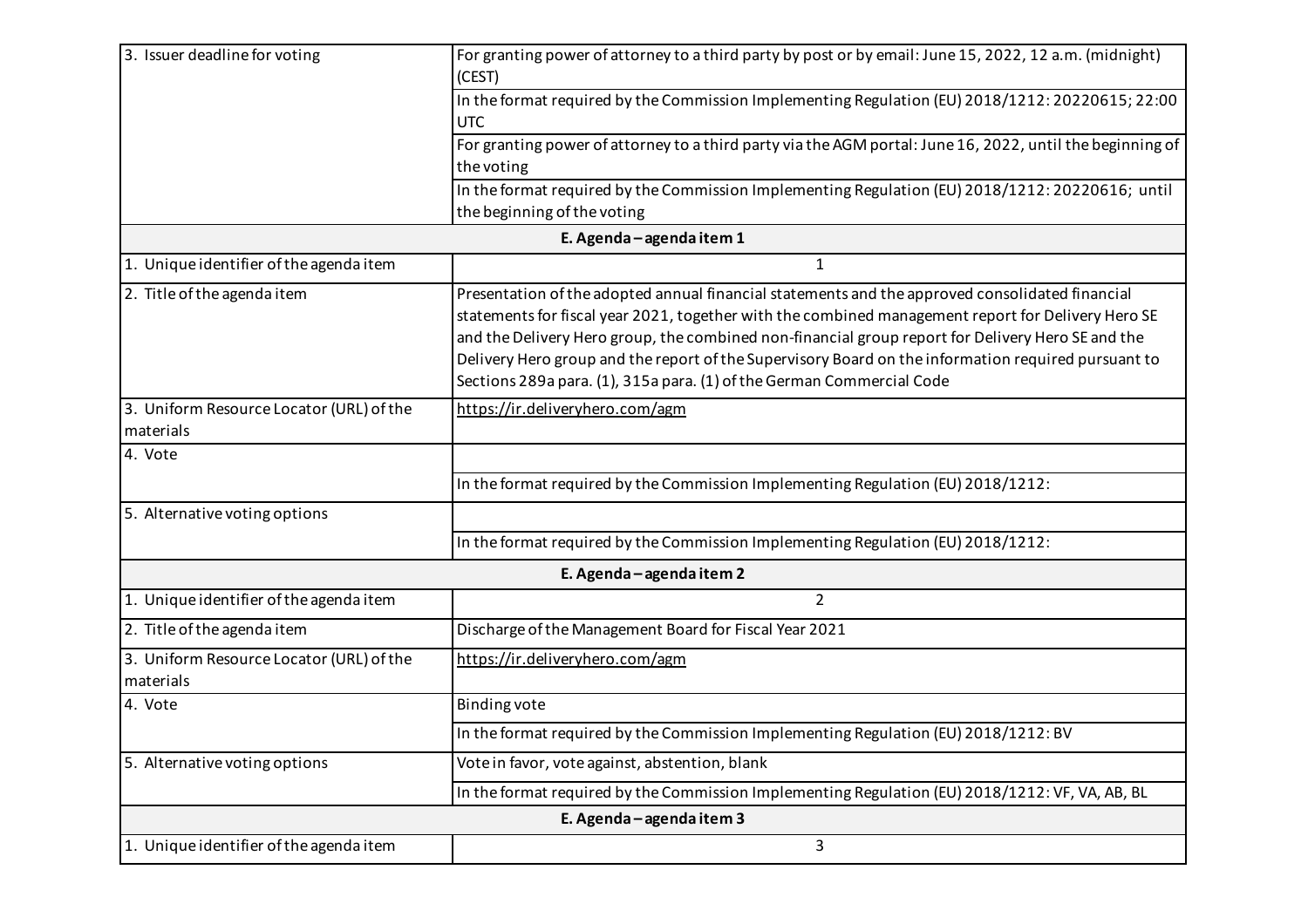| 2. Title of the agenda item                           | Discharge of the Supervisory Board for Fiscal Year 2021                                                |
|-------------------------------------------------------|--------------------------------------------------------------------------------------------------------|
| 3. Uniform Resource Locator (URL) of the<br>materials | https://ir.deliveryhero.com/agm                                                                        |
| 4. Vote                                               | On agenda item 3.a) Discharge of Dr. Martin Enderle:<br><b>Binding vote</b>                            |
|                                                       | In the format required by the Commission Implementing Regulation (EU) 2018/1212: BV                    |
|                                                       | On agenda item 3.b) Discharge of Patrick Kolek:<br><b>Binding vote</b>                                 |
|                                                       | In the format required by the Commission Implementing Regulation (EU) 2018/1212: BV                    |
|                                                       | On agenda item 3.c) Discharge of Jeanette L. Gorgas:<br><b>Binding vote</b>                            |
|                                                       | In the format required by the Commission Implementing Regulation (EU) 2018/1212: BV                    |
|                                                       | On agenda item 3.d) Discharge of Nils Engvall:<br><b>Binding vote</b>                                  |
|                                                       | In the format required by the Commission Implementing Regulation (EU) 2018/1212: BV                    |
|                                                       | On agenda item 3.e) Discharge of Gabriella Ardbo:<br><b>Binding vote</b>                               |
|                                                       | In the format required by the Commission Implementing Regulation (EU) 2018/1212: BV                    |
|                                                       | On agenda item 3.f) Discharge of Dimitrios Tsaousis:<br><b>Binding vote</b>                            |
|                                                       | In the format required by the Commission Implementing Regulation (EU) 2018/1212: BV                    |
|                                                       | On agenda item 3.g) Discharge of Gerald Taylor:<br><b>Binding vote</b>                                 |
|                                                       | In the format required by the Commission Implementing Regulation (EU) 2018/1212: BV                    |
| 5. Alternative voting options                         | On agenda item 3.a) Discharge of Dr. Martin Enderle:<br>Vote in favor, vote against, abstention, blank |
|                                                       | In the format required by the Commission Implementing Regulation (EU) 2018/1212: VF, VA, AB, BL        |
|                                                       | On agenda item 3.b) Discharge of Patrick Kolek:<br>Vote in favor, vote against, abstention, blank      |
|                                                       | In the format required by the Commission Implementing Regulation (EU) 2018/1212: VF, VA, AB, BL        |
|                                                       | On agenda item 3.c) Discharge of Jeanette L. Gorgas:                                                   |
|                                                       | Vote in favor, vote against, abstention, blank                                                         |
|                                                       | In the format required by the Commission Implementing Regulation (EU) 2018/1212: VF, VA, AB, BL        |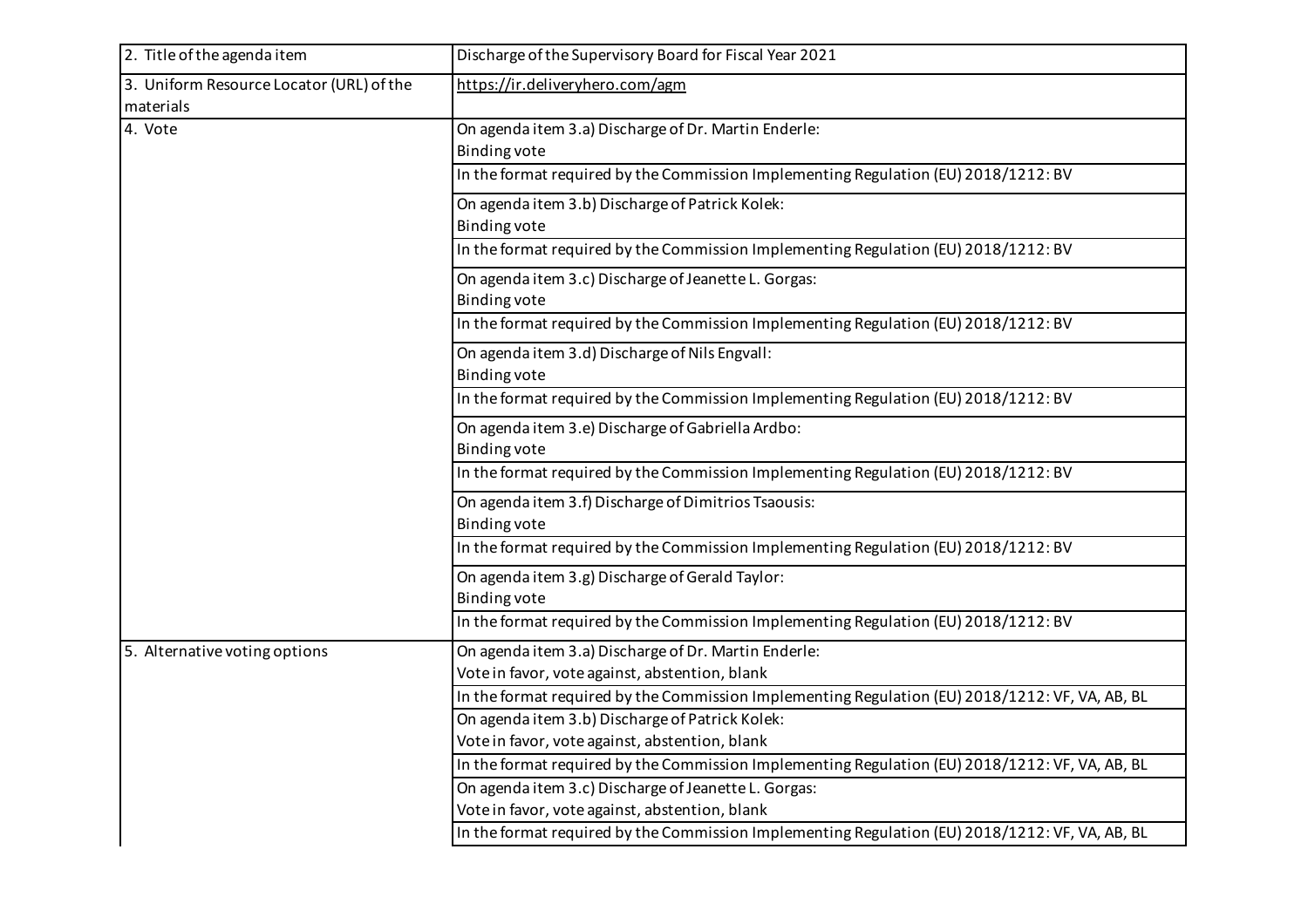|                                          | On agenda item 3.d) Discharge of Nils Engvall:                                                         |  |
|------------------------------------------|--------------------------------------------------------------------------------------------------------|--|
|                                          | Vote in favor, vote against, abstention, blank                                                         |  |
|                                          | In the format required by the Commission Implementing Regulation (EU) 2018/1212: VF, VA, AB, BL        |  |
|                                          | On agenda item 3.e) Discharge of Gabriella Ardbo:                                                      |  |
|                                          | Vote in favor, vote against, abstention, blank                                                         |  |
|                                          | In the format required by the Commission Implementing Regulation (EU) 2018/1212: VF, VA, AB, BL        |  |
|                                          | On agenda item 3.f) Discharge of Dimitrios Tsaousis:                                                   |  |
|                                          | Vote in favor, vote against, abstention, blank                                                         |  |
|                                          | In the format required by the Commission Implementing Regulation (EU) 2018/1212: VF, VA, AB, BL        |  |
|                                          | On agenda item 3.g) Discharge of Gerald Taylor:                                                        |  |
|                                          | Vote in favor, vote against, abstention, blank                                                         |  |
|                                          | In the format required by the Commission Implementing Regulation (EU) 2018/1212: VF, VA, AB, BL        |  |
| E. Agenda - agenda item 4                |                                                                                                        |  |
| 1. Unique identifier of the agenda item  | 4                                                                                                      |  |
| 2. Title of the agenda item              | Resolution on the appointment of the auditor and the auditor of the consolidated financial statements  |  |
|                                          | and the auditor of interim financial reports and any other financial information of the Company during |  |
|                                          | the financial year                                                                                     |  |
| 3. Uniform Resource Locator (URL) of the | https://ir.deliveryhero.com/agm                                                                        |  |
| materials                                |                                                                                                        |  |
| 4. Vote                                  | <b>Binding vote</b>                                                                                    |  |
|                                          | In the format required by the Commission Implementing Regulation (EU) 2018/1212: BV                    |  |
| 5. Alternative voting options            | Vote in favor, vote against, abstention, blank                                                         |  |
|                                          | In the format required by the Commission Implementing Regulation (EU) 2018/1212: VF, VA, AB, BL        |  |
|                                          | E. Agenda - agenda item 5                                                                              |  |
| 1. Unique identifier of the agenda item  | 5                                                                                                      |  |
| 2. Title of the agenda item              | <b>Election of Supervisory Board Members</b>                                                           |  |
| 3. Uniform Resource Locator (URL) of the | https://ir.deliveryhero.com/agm                                                                        |  |
| materials                                |                                                                                                        |  |
| 4. Vote                                  | Binding vote                                                                                           |  |
|                                          | In the format required by the Commission Implementing Regulation (EU) 2018/1212: BV                    |  |
| 5. Alternative voting options            | Vote in favor, vote against, abstention, blank                                                         |  |
|                                          | In the format required by the Commission Implementing Regulation (EU) 2018/1212: VF, VA, AB, BL        |  |
| E. Agenda - agenda item 6                |                                                                                                        |  |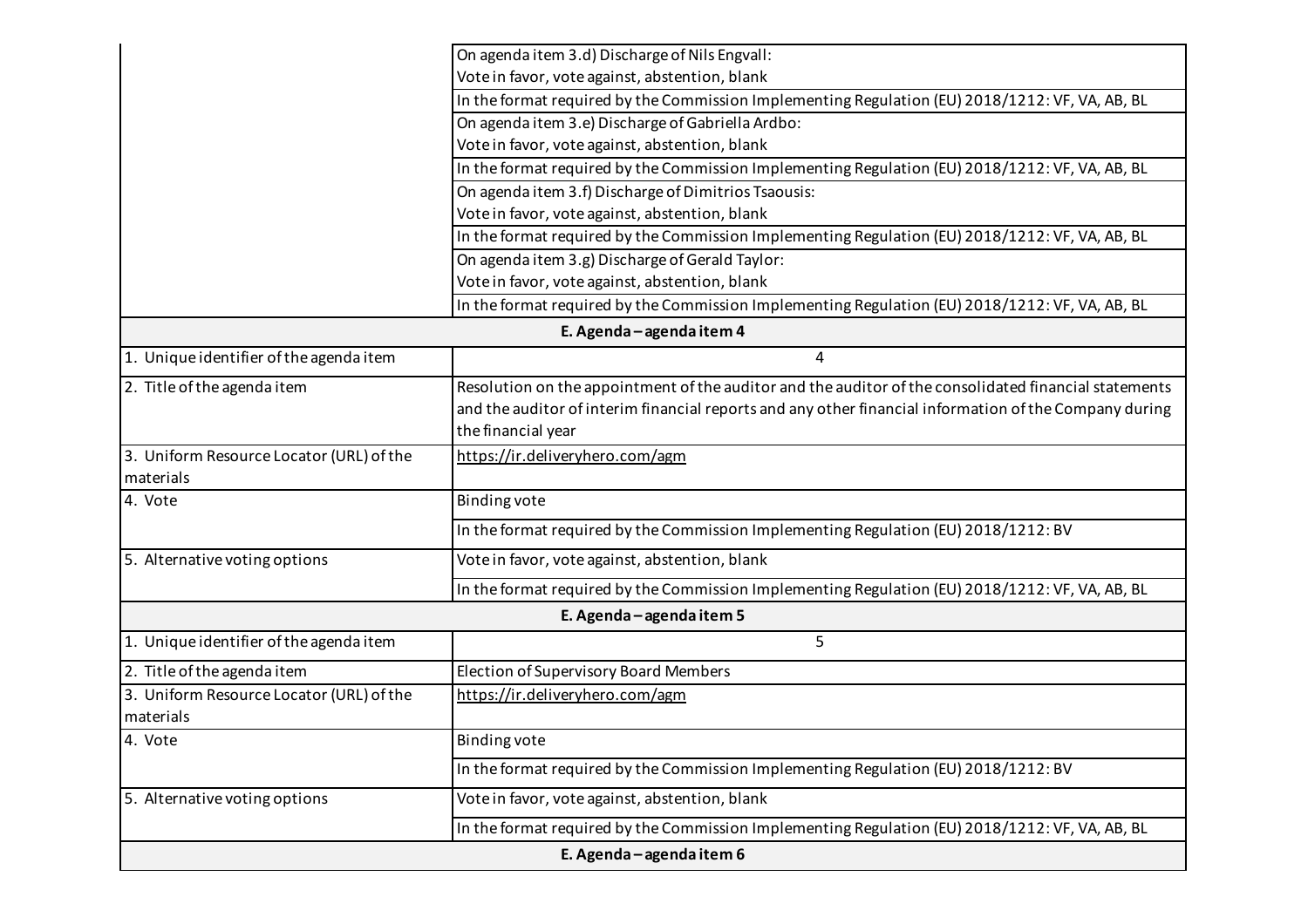| 1. Unique identifier of the agenda item               | 6                                                                                                                                                                                                                                                                                             |
|-------------------------------------------------------|-----------------------------------------------------------------------------------------------------------------------------------------------------------------------------------------------------------------------------------------------------------------------------------------------|
| 2. Title of the agenda item                           | Resolution on the approval of the Compensation Report for Fiscal Year 2021                                                                                                                                                                                                                    |
| 3. Uniform Resource Locator (URL) of the<br>materials | https://ir.deliveryhero.com/agm                                                                                                                                                                                                                                                               |
| 4. Vote                                               | Advisory vote                                                                                                                                                                                                                                                                                 |
|                                                       | In the format required by the Commission Implementing Regulation (EU) 2018/1212: AV                                                                                                                                                                                                           |
| 5. Alternative voting options                         | Vote in favor, vote against, abstention, blank                                                                                                                                                                                                                                                |
|                                                       | In the format required by the Commission Implementing Regulation (EU) 2018/1212: VF, VA, AB, BL                                                                                                                                                                                               |
|                                                       | E. Agenda - agenda item 7                                                                                                                                                                                                                                                                     |
| 1. Unique identifier of the agenda item               | $\overline{7}$                                                                                                                                                                                                                                                                                |
| 2. Title of the agenda item                           | Resolution on the recreation of Authorized Capital IV in Section 4 para (5) of the Articles of Association<br>with the exclusion of shareholders' subscription rights in Section 4 para. (5) of the Articles of Association<br>and the corresponding amendment to the Articles of Association |
| 3. Uniform Resource Locator (URL) of the<br>materials | https://ir.deliveryhero.com/agm                                                                                                                                                                                                                                                               |
| 4. Vote                                               | <b>Binding vote</b>                                                                                                                                                                                                                                                                           |
|                                                       | In the format required by the Commission Implementing Regulation (EU) 2018/1212: BV                                                                                                                                                                                                           |
| 5. Alternative voting options                         | Vote in favor, vote against, abstention, blank                                                                                                                                                                                                                                                |
|                                                       | In the format required by the Commission Implementing Regulation (EU) 2018/1212: VF, VA, AB, BL                                                                                                                                                                                               |
|                                                       | E. Agenda - agenda item 8                                                                                                                                                                                                                                                                     |
| 1. Unique identifier of the agenda item               | 8                                                                                                                                                                                                                                                                                             |
| 2. Title of the agenda item                           | Resolution on the creation of a new Authorized Capital 2022/I with the possibility of excluding<br>shareholders' subscription rights and the corresponding amendment of Section 4 of the Articles of<br>Association                                                                           |
| 3. Uniform Resource Locator (URL) of the<br>materials | https://ir.deliveryhero.com/agm                                                                                                                                                                                                                                                               |
| 4. Vote                                               | <b>Binding vote</b>                                                                                                                                                                                                                                                                           |
|                                                       | In the format required by the Commission Implementing Regulation (EU) 2018/1212: BV                                                                                                                                                                                                           |
| 5. Alternative voting options                         | Vote in favor, vote against, abstention, blank                                                                                                                                                                                                                                                |
|                                                       | In the format required by the Commission Implementing Regulation (EU) 2018/1212: VF, VA, AB, BL                                                                                                                                                                                               |
|                                                       | E. Agenda - agenda item 9                                                                                                                                                                                                                                                                     |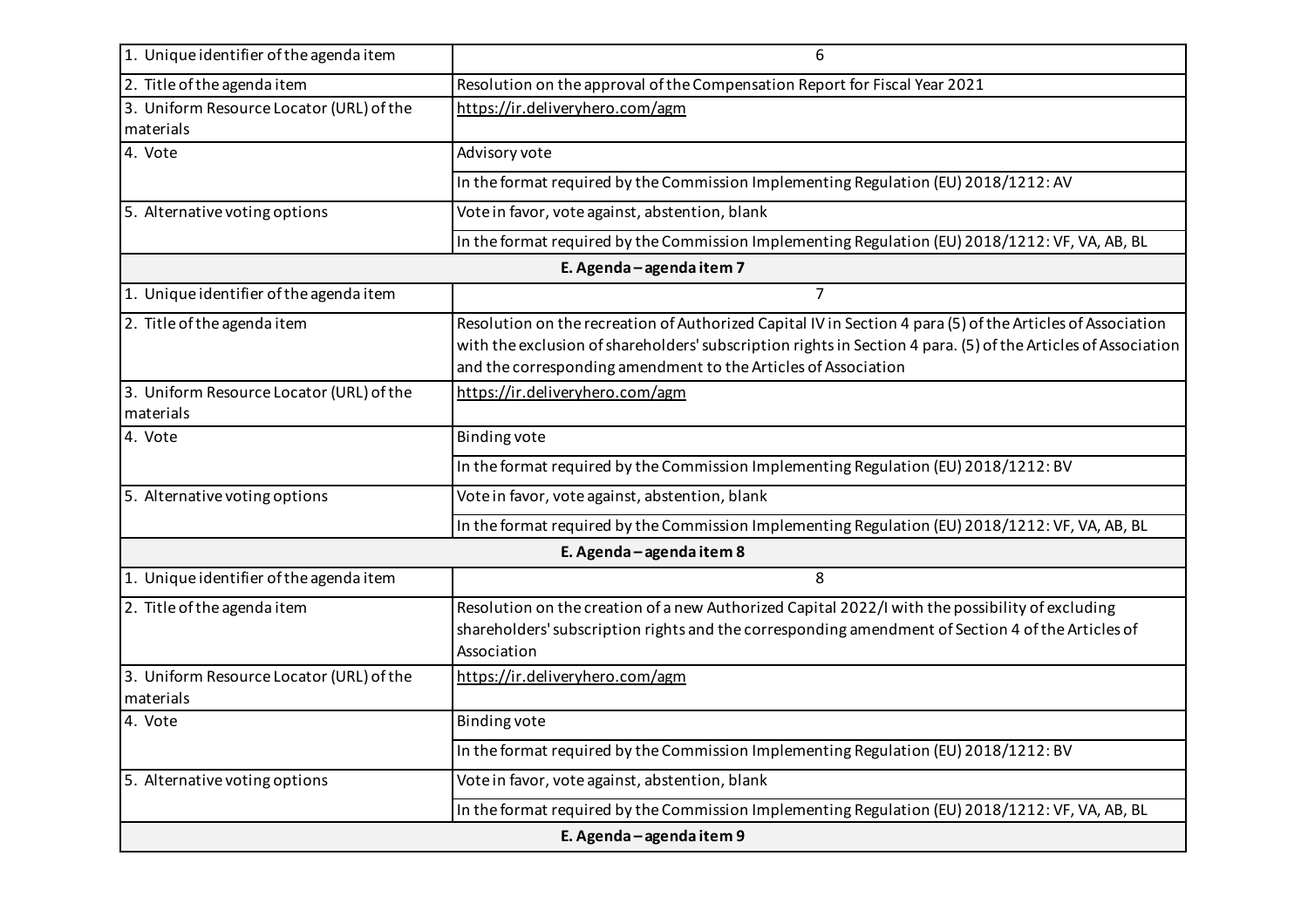| 1. Unique identifier of the agenda item               | 9                                                                                                                                                                                                                                                                                                                                                                                                                                                                                                                                                                                                                                                                                                                                                                                                                                                                                                                                                                      |
|-------------------------------------------------------|------------------------------------------------------------------------------------------------------------------------------------------------------------------------------------------------------------------------------------------------------------------------------------------------------------------------------------------------------------------------------------------------------------------------------------------------------------------------------------------------------------------------------------------------------------------------------------------------------------------------------------------------------------------------------------------------------------------------------------------------------------------------------------------------------------------------------------------------------------------------------------------------------------------------------------------------------------------------|
| 2. Title of the agenda item                           | Resolution on the creation of a new Authorized Capital 2022/II with the possibility of excluding<br>shareholders' subscription rights and the corresponding amendment of Section 4 of the Articles of<br>Association                                                                                                                                                                                                                                                                                                                                                                                                                                                                                                                                                                                                                                                                                                                                                   |
| 3. Uniform Resource Locator (URL) of the<br>materials | https://ir.deliveryhero.com/agm                                                                                                                                                                                                                                                                                                                                                                                                                                                                                                                                                                                                                                                                                                                                                                                                                                                                                                                                        |
| 4. Vote                                               | <b>Binding vote</b>                                                                                                                                                                                                                                                                                                                                                                                                                                                                                                                                                                                                                                                                                                                                                                                                                                                                                                                                                    |
|                                                       | In the format required by the Commission Implementing Regulation (EU) 2018/1212: BV                                                                                                                                                                                                                                                                                                                                                                                                                                                                                                                                                                                                                                                                                                                                                                                                                                                                                    |
| 5. Alternative voting options                         | Vote in favor, vote against, abstention, blank                                                                                                                                                                                                                                                                                                                                                                                                                                                                                                                                                                                                                                                                                                                                                                                                                                                                                                                         |
|                                                       | In the format required by the Commission Implementing Regulation (EU) 2018/1212: VF, VA, AB, BL                                                                                                                                                                                                                                                                                                                                                                                                                                                                                                                                                                                                                                                                                                                                                                                                                                                                        |
| E. Agenda - agenda item 10                            |                                                                                                                                                                                                                                                                                                                                                                                                                                                                                                                                                                                                                                                                                                                                                                                                                                                                                                                                                                        |
| 1. Unique identifier of the agenda item               | 10                                                                                                                                                                                                                                                                                                                                                                                                                                                                                                                                                                                                                                                                                                                                                                                                                                                                                                                                                                     |
| 2. Title of the agenda item                           | Resolution on the amendment of the resolution of the annual general meeting of June 12, 2019, as<br>amended by resolution of the annual general meeting of June 16, 2021 on the authorization to issue<br>convertible bonds, bonds with warrants, profit participation rights and/or profit participating bonds<br>(or combinations of these instruments) with the possibility of excluding subscription rights and on the<br>partial cancellation of the Conditional Capital 2019/I and on the corresponding amendment of Section<br>4 of the Articles of Association; resolution on a new authorization to issue convertible bonds, bonds<br>with warrants, profit participation rights and/or profit participating bonds (or combinations of these<br>instruments) with the possibility of excluding subscription rights and on the creation of Conditional<br>Capital 2022/I as well as on the corresponding amendment of Section 4 of the Articles of Association |
| 3. Uniform Resource Locator (URL) of the<br>materials | https://ir.deliveryhero.com/agm                                                                                                                                                                                                                                                                                                                                                                                                                                                                                                                                                                                                                                                                                                                                                                                                                                                                                                                                        |
| 4. Vote                                               | <b>Binding vote</b>                                                                                                                                                                                                                                                                                                                                                                                                                                                                                                                                                                                                                                                                                                                                                                                                                                                                                                                                                    |
|                                                       | In the format required by the Commission Implementing Regulation (EU) 2018/1212: BV                                                                                                                                                                                                                                                                                                                                                                                                                                                                                                                                                                                                                                                                                                                                                                                                                                                                                    |
| 5. Alternative voting options                         | Vote in favor, vote against, abstention, blank                                                                                                                                                                                                                                                                                                                                                                                                                                                                                                                                                                                                                                                                                                                                                                                                                                                                                                                         |
|                                                       | In the format required by the Commission Implementing Regulation (EU) 2018/1212: VF, VA, AB, BL                                                                                                                                                                                                                                                                                                                                                                                                                                                                                                                                                                                                                                                                                                                                                                                                                                                                        |
| E. Agenda - agenda item 11                            |                                                                                                                                                                                                                                                                                                                                                                                                                                                                                                                                                                                                                                                                                                                                                                                                                                                                                                                                                                        |
| 1. Unique identifier of the agenda item               | 11                                                                                                                                                                                                                                                                                                                                                                                                                                                                                                                                                                                                                                                                                                                                                                                                                                                                                                                                                                     |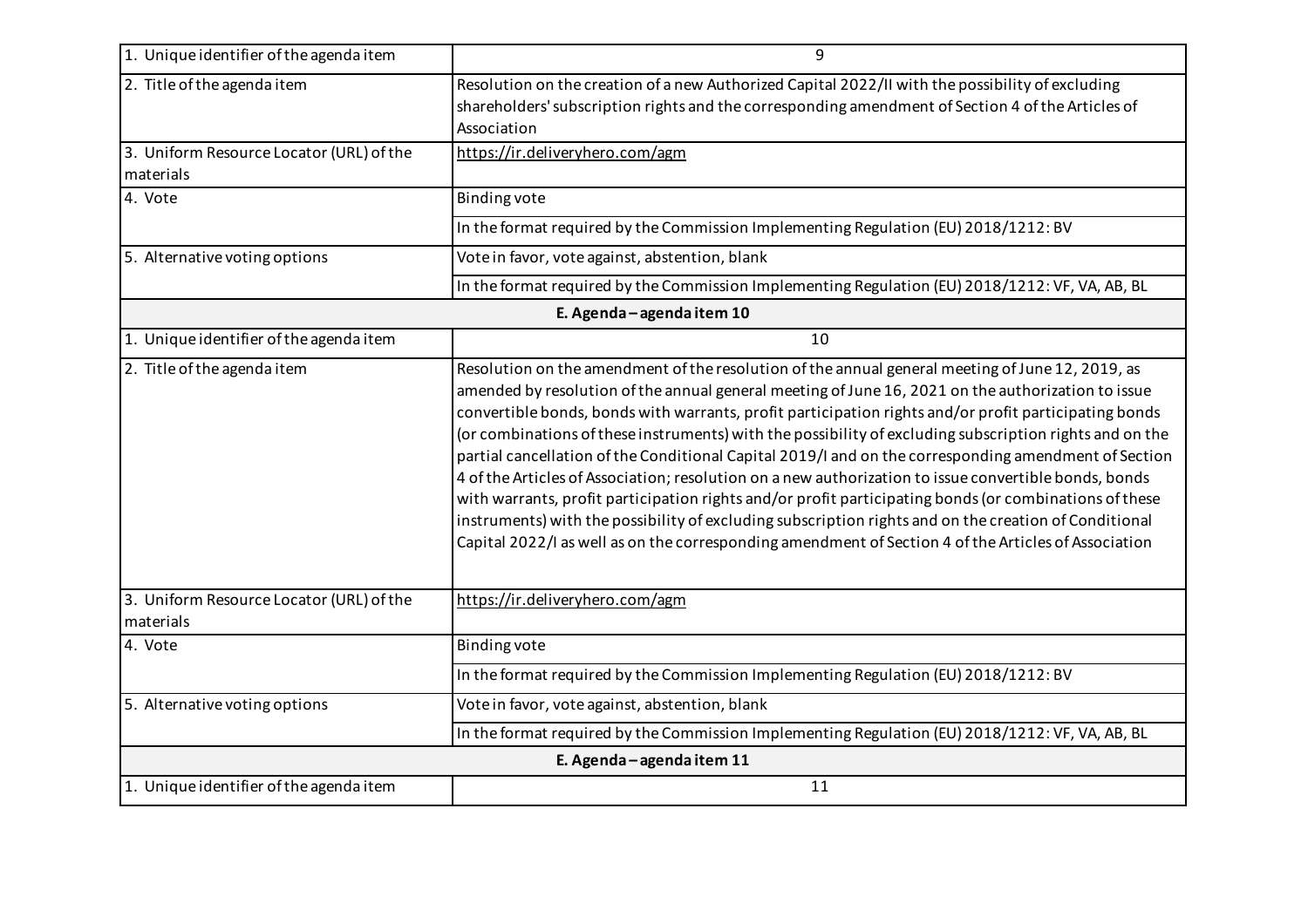| 2. Title of the agenda item              | Resolution on a new authorization to issue convertible bonds, bonds with warrants, profit participation         |
|------------------------------------------|-----------------------------------------------------------------------------------------------------------------|
|                                          | rights and/or profit participating bonds (or combinations of these instruments) with the possibility of         |
|                                          | excluding subscription rights and on the creation of Conditional Capital 2022/II as well as on the              |
|                                          | corresponding amendment of Section 4 of the Articles of Association                                             |
| 3. Uniform Resource Locator (URL) of the | https://ir.deliveryhero.com/agm                                                                                 |
| materials                                |                                                                                                                 |
| 4. Vote                                  | <b>Binding vote</b>                                                                                             |
|                                          | In the format required by the Commission Implementing Regulation (EU) 2018/1212: BV                             |
| 5. Alternative voting options            | Vote in favor, vote against, abstention, blank                                                                  |
|                                          | In the format required by the Commission Implementing Regulation (EU) 2018/1212: VF, VA, AB, BL                 |
|                                          | E. Agenda - agenda item 12                                                                                      |
| 1. Unique identifier of the agenda item  | 12                                                                                                              |
| 2. Title of the agenda item              | Resolution on the cancellation of the existing authorization to acquire treasury shares and on the              |
|                                          | authorization to acquire treasury shares and their use pursuant to Section 71 para. (1) no. 8 AktG and on       |
|                                          | the exclusion of subscription and tender rights                                                                 |
| 3. Uniform Resource Locator (URL) of the | https://ir.deliveryhero.com/agm                                                                                 |
| materials                                |                                                                                                                 |
| 4. Vote                                  | <b>Binding vote</b>                                                                                             |
|                                          | In the format required by the Commission Implementing Regulation (EU) 2018/1212: BV                             |
| 5. Alternative voting options            | Vote in favor, vote against, abstention, blank                                                                  |
|                                          | In the format required by the Commission Implementing Regulation (EU) 2018/1212: VF, VA, AB, BL                 |
|                                          | E. Agenda-agenda item 13                                                                                        |
| 1. Unique identifier of the agenda item  | 13                                                                                                              |
| 2. Title of the agenda item              | Resolution on the cancellation of the existing authorization to use equity capital derivatives for the          |
|                                          | acquisition of treasury shares and on the creation of a new authorization to use equity capital                 |
|                                          | derivatives for the acquisition of treasury shares                                                              |
| 3. Uniform Resource Locator (URL) of the | https://ir.deliveryhero.com/agm                                                                                 |
| materials                                |                                                                                                                 |
| 4. Vote                                  | <b>Binding vote</b>                                                                                             |
|                                          | In the format required by the Commission Implementing Regulation (EU) 2018/1212: BV                             |
| 5. Alternative voting options            | Vote in favor, vote against, abstention, blank                                                                  |
|                                          | In the format required by the Commission Implementing Regulation (EU) 2018/1212: VF, VA, AB, BL                 |
|                                          | F. Specification of the deadlines regarding the exercise of other shareholders rights - additional agenda items |